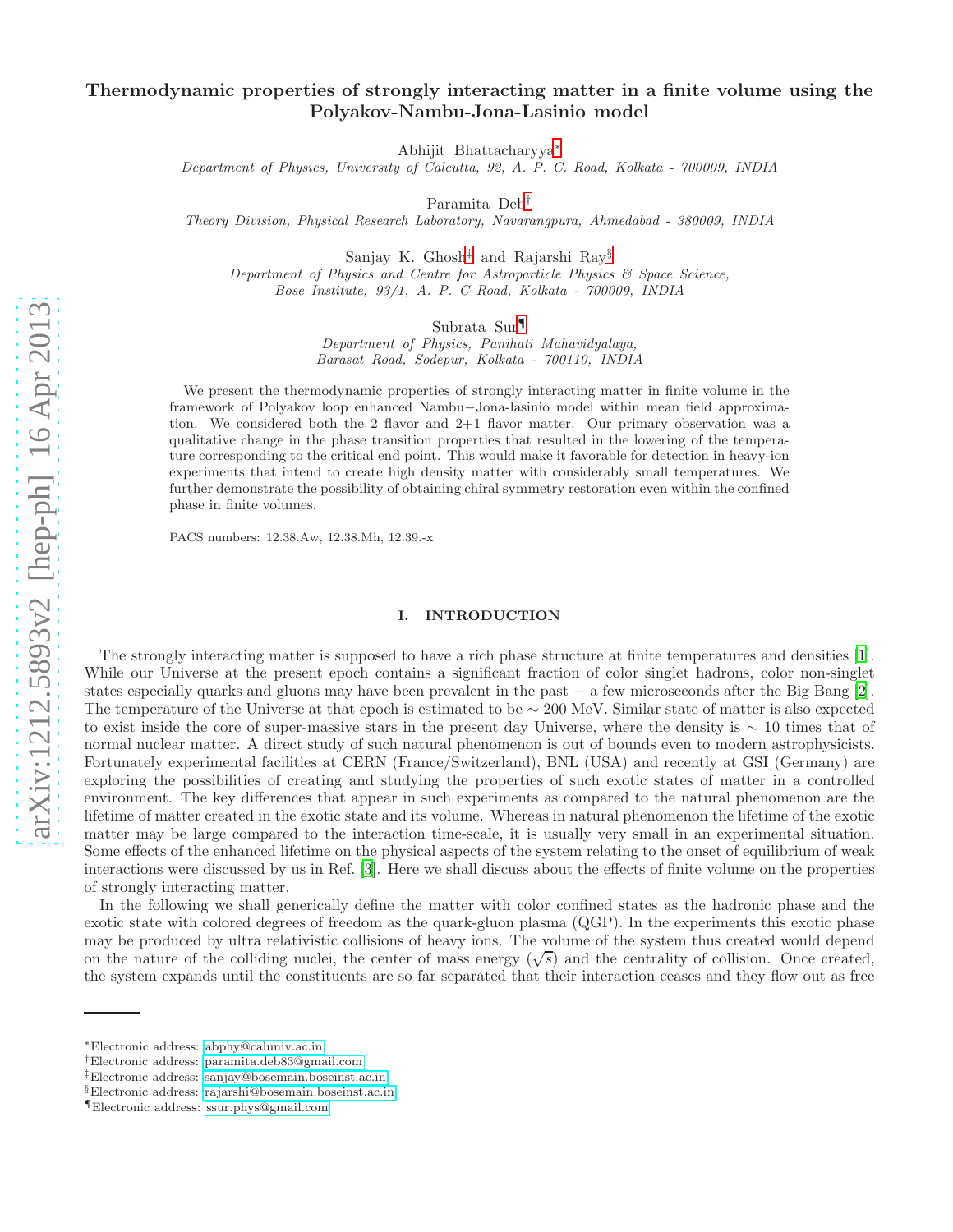streaming particles. The distribution of particles thus freezes out, except for some further decays to smaller particles. There have been a large number of efforts to estimate the system size at freeze-out for different  $\sqrt{s}$  and different centralities. The most popular way of doing so is to measure the Hanbury-Brown-Twiss radii (see e.g. [\[4,](#page-12-3) [5](#page-12-4)] for reviews). In Ref. [\[6\]](#page-12-5) it has been shown that the freeze out volume increases as the  $\sqrt{s}$  increases. Here the authors have estimated the freeze out volume and found it to vary from 2000  $fm^3$  to 3000  $fm^3$ . In a very recent paper [\[7\]](#page-12-6) the volume of homogeneity has been calculated using UrQMD model [\[8](#page-12-7)] and compared with the experimentally available results. The  $\sqrt{s}$  considered was in the range of 62.4 GeV to 2760 GeV for lead-lead collisions at different centralities. The system volume has been found to vary from 50  $fm^3$  to 250  $fm^3$ . Given that these are the freeze-out volumes, one can trace back to the initial equilibration time and expect an even smaller system size. In fact one cannot even consider the whole fireball, which is an isolated system to be in thermodynamic equilibrium. One has to choose a proper rapidity interval to act as the system under consideration. Therefore it becomes important to study how the various thermodynamic quantities in a strongly interacting matter depend on the volume of the system. Specifically we know that finite system sizes would lead to smoothening of any singularities appearing at a phase transition [\[9\]](#page-12-8). Thus important signatures of such transitions must be reanalyzed with the help of finite size scaling analysis [\[10\]](#page-12-9). In the context of heavy ion collisions such a possible analysis has been discussed in the literature (see e.g. [\[11](#page-12-10)[–13\]](#page-12-11)).

On the theoretical side a study of finite volume effects was done in Ref. [\[14](#page-12-12)] with a bag of non-interacting quarks and gluons and it was found that the effective degrees of freedom are reduced. In Ref. [\[15](#page-12-13)] a two model equation of state was used to show that the separation between the hadronic and QGP phases around the critical temperature looses its sharpness resulting in a soft effective equation of state. A few first principle study of pure gluon theory on space-time lattices were performed, showing the possibility of significant finite size effects [\[16,](#page-12-14) [17\]](#page-12-15). Similar studies are going on in various QCD inspired models. In Ref. [\[18](#page-12-16), [19](#page-12-17)] the quark mass gap equation has been studied with Schwinger-Dyson equation parallel to equivalent Lattice QCD (LQCD) calculations and various meson properties are found to have significant volume dependence. In the context of chiral perturbation theory the implications of finite system size have been discussed [\[20,](#page-12-18) [21](#page-12-19)]. Then there are studies with four-fermi type interactions, like the Nambu−Jona-Lasinio (NJL) [\[22\]](#page-12-20) models [\[11](#page-12-10), [23,](#page-12-21) [24\]](#page-12-22), linear sigma models [\[12,](#page-12-23) [25,](#page-12-24) [26\]](#page-12-25) and Gross-Neveu models [\[27\]](#page-12-26). While in Ref. [\[25\]](#page-12-24) the scaling behavior of chiral phase transition for finite and infinite volumes has been studied, the character of phase diagram has been studied in Ref. [\[11](#page-12-10), [12,](#page-12-23) [26,](#page-12-25) [27\]](#page-12-26). In refs. [\[23\]](#page-12-21) and [\[24\]](#page-12-22) the authors have studied the chiral properties as a function of the radius of a finite droplet of quark matter. The stability of such a droplet in the context of strangelet formation within the NJL model has been addressed in Ref. [\[28\]](#page-12-27). Size dependent effects of difermion states within 2-dimensional NJL model has been studied in Ref. [\[29](#page-12-28)] and that of magnetic field is discussed in Ref. [\[30\]](#page-12-29). Recently in a 1+1 dimensional NJL model the induction of charged pion condensation phenomenon in dense baryonic matter due to finite volume effects have been studied in [\[31\]](#page-13-0).

In this work we shall use the Polyakov loop enhanced NJL (PNJL) model to study the thermodynamic properties of the strongly interacting matter in a finite volume. This model originated from the NJL model [\[32](#page-13-1)[–34\]](#page-13-2) which incorporates the global symmetries of QCD quite nicely. A four quark interaction term in the NJL Lagrangian is able to generate the physics of spontaneous breaking of chiral symmetry − a property of QCD which is manifested as the non-degenerate chiral partners of the low-mass hadrons. However a reasonable description of the physics of color confinement is missing. With the introduction of a background field in the NJL model, motivated by the dynamics of the Polyakov Loop [\[35\]](#page-13-3), one obtains the PNJL model which describes a number of features of confinement physics quite satisfactorily (see e.g. [\[36](#page-13-4)[–44\]](#page-13-5)).

Certain aspects of finite volume effects in the PNJL model has been discussed in Ref. [\[45\]](#page-13-6) through a coarse graining of the Lagrangian, followed by a Monte Carlo simulation. This method goes on similar lines as the numerical studies of LQCD. Normally this would involve the same kind of complex determinant problem that has plagued the direct LQCD computations for non-zero baryon number densities. So it may be desirable to keep using the saddle point approximation in PNJL model to study the finite volume effects. Here we make the first case study, albeit with some simplified assumptions towards that direction.

We organize our paper as follows. In the next section we briefly describe the PNJL model and the modifications for finite volume. In section [III](#page-3-0) we describe phase transition at finite volume and in section [IV](#page-6-0) we discuss the thermodynamic properties. The pion and sigma meson masses and the pion decay constant at finite volume have been discussed in section [V.](#page-9-0) In section [VI](#page-11-0) we summarize and conclude.

## II. THE PNJL MODEL

We shall consider the PNJL model with light flavors  $(2 \text{ flavor})$  and light plus strange flavors  $(2+1 \text{ flavor})$ . In the PNJL model the gluon physics comes into play through the chiral point couplings between quarks (present in the NJL part) and a background field which represents Polyakov Loop dynamics. The Polyakov line is represented as,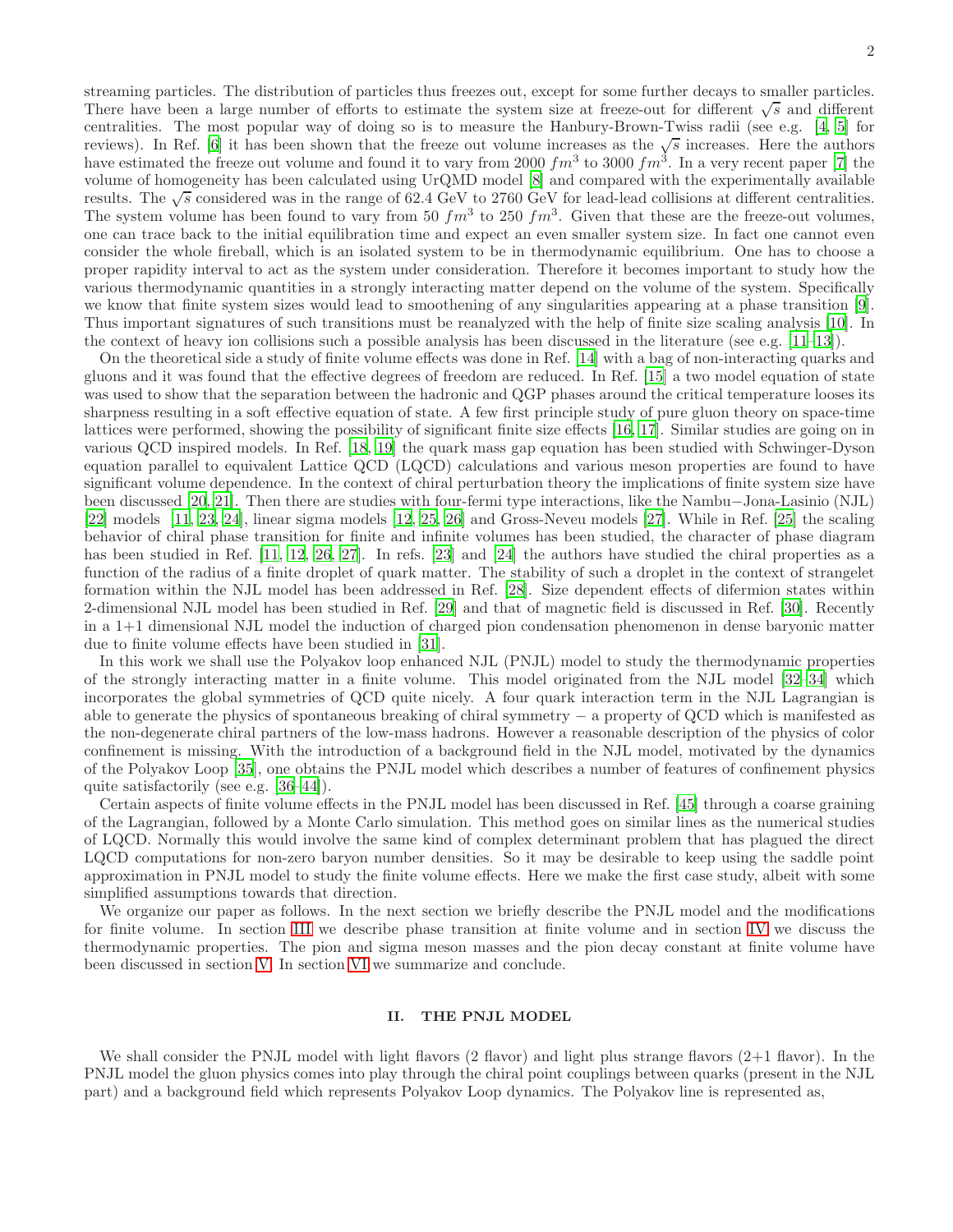$$
L(\bar{x}) = \mathcal{P}\exp[i\int_0^\beta d\tau A_4(\bar{x}, \tau)] \tag{1}
$$

where  $A_4 = iA_0$  is the temporal component of Eucledian gauge field  $(\bar{A}, A_4), \beta = \frac{1}{T}$ , and P denotes path ordering.  $L(\bar{x})$ transforms as a field with charge one under global  $Z(3)$  symmetry. The Polyakov loop is then given by  $\Phi = (Tr_c L)/N_c$ , and its conjugate by,  $\bar{\Phi} = (Tr_c L^{\dagger})/N_c$ . The gluon dynamics can be described as an effective theory of the Polyakov loops. The Polyakov loop potential can be expressed as,

<span id="page-2-0"></span>
$$
\frac{\mathcal{U}'(\Phi[A], \bar{\Phi}[A], T)}{T^4} = \frac{\mathcal{U}(\Phi[A], \bar{\Phi}[A], T)}{T^4} - \kappa \ln(J[\Phi, \bar{\Phi}])
$$
\n(2)

where  $\mathcal{U}(\phi)$  is a Landau-Ginsburg type potential commensurate with the Z(3) global symmetry. Here we choose a form given in Ref. [\[37\]](#page-13-7),

$$
\frac{\mathcal{U}(\Phi,\bar{\Phi},T)}{T^4} = -\frac{b_2(T)}{2}\bar{\Phi}\Phi - \frac{b_3}{6}(\Phi^3 + \bar{\Phi}^3) + \frac{b_4}{4}(\bar{\Phi}\Phi)^2,
$$
\n(3)

where

$$
b_2(T) = a_0 + a_1(\frac{T_0}{T}) + a_2(\frac{T_0}{T})^2 + a_3(\frac{T_0}{T})^3,
$$
\n<sup>(4)</sup>

 $b_3$  and  $b_4$  being constants. The second term in Eqn.[\(2\)](#page-2-0) is the Vandermonde term which replicates the effect of SU(3) Haar measure and is given by,

$$
J[\Phi, \bar{\Phi}] = (27/24\pi^2) \left[ 1 - 6\Phi\bar{\Phi} + 4(\Phi^3 + \bar{\Phi}^3) - 3(\Phi\bar{\Phi})^2 \right]
$$

The corresponding parameters were earlier obtained in the above mentioned literature by choosing suitable values by fitting a few physical quantities as function of temperature obtained in LQCD computations. The set of values chosen here are,

$$
a_0 = 6.75
$$
,  $a_1 = -1.95$ ,  $a_2 = 2.625$ ,  $a_3 = -7.44$ ,  $b_3 = 0.75$ ,  $b_4 = 7.5$ ,  $T_0 = 190$  MeV,  $\kappa = 0.2$  (for 2 flavor),  $\kappa = 0.13$  (for 2+1 flavor)

For the quarks we shall use the usual form of the NJL model except for the substitution of a covariant derivative containing a background temporal gauge field. Thus the 2 flavor version of PNJL model is described by the Lagrangian,

$$
\mathcal{L} = \sum_{f=u,d} \bar{\psi}_f \gamma_\mu i D^\mu \psi_f - \sum_f m_f \bar{\psi}_f \psi_f + \sum_f \mu_f \gamma_0 \bar{\psi}_f \psi_f + \frac{g_S}{2} \sum_{a=1,2,3} [(\bar{\psi} \tau^a \psi)^2 + (\bar{\psi} i \gamma_5 \tau^a \psi)^2] - \mathcal{U}'(\Phi[A], \bar{\Phi}[A], T)
$$
(5)

For 2+1 flavor the Lagrangian may be written as,

$$
\mathcal{L} = \sum_{f=u,d,s} \bar{\psi}_f \gamma_\mu i D^\mu \psi_f - \sum_f m_f \bar{\psi}_f \psi_f + \sum_f \mu_f \gamma_0 \bar{\psi}_f \psi_f + \frac{g_S}{2} \sum_{a=0,...,8} [(\bar{\psi} \lambda^a \psi)^2 + (\bar{\psi} i \gamma_5 \lambda^a \psi)^2] - g_D [det \bar{\psi}_f P_L \psi_{f'} + det \bar{\psi}_f P_R \psi_{f'}] - \mathcal{U}'(\Phi[A], \bar{\Phi}[A], T) \tag{6}
$$

where f denotes the flavors u or d or s respectively. The matrices  $P_{L,R} = (1 \pm \gamma_5)/2$  are respectively the lefthanded and right-handed chiral projectors, and the other terms have their usual meaning, described in details in refs. [\[39,](#page-13-8) [41,](#page-13-9) [43](#page-13-10), [46](#page-13-11)[–48\]](#page-13-12). This NJL part of the theory is analogous to the BCS theory of superconductor, where the pairing of two electrons leads to the condensation causing a gap in the energy spectrum. Similarly in the chiral limit, NJL model exhibits dynamical breaking of  $SU(N_f)_L \times SU(N_f)_R$  symmetry to  $SU(N_f)_V$  symmetry  $(N_f$  being the number of flavors). As a result the composite operators  $\bar{\psi}_f \psi_f$  pick up nonzero vacuum expectation values. The quark condensate is given as,

$$
\langle \bar{\psi}_f \psi_f \rangle = -iN_c \mathcal{L} t_{y \to x^+} (tr S_f(x - y)), \tag{7}
$$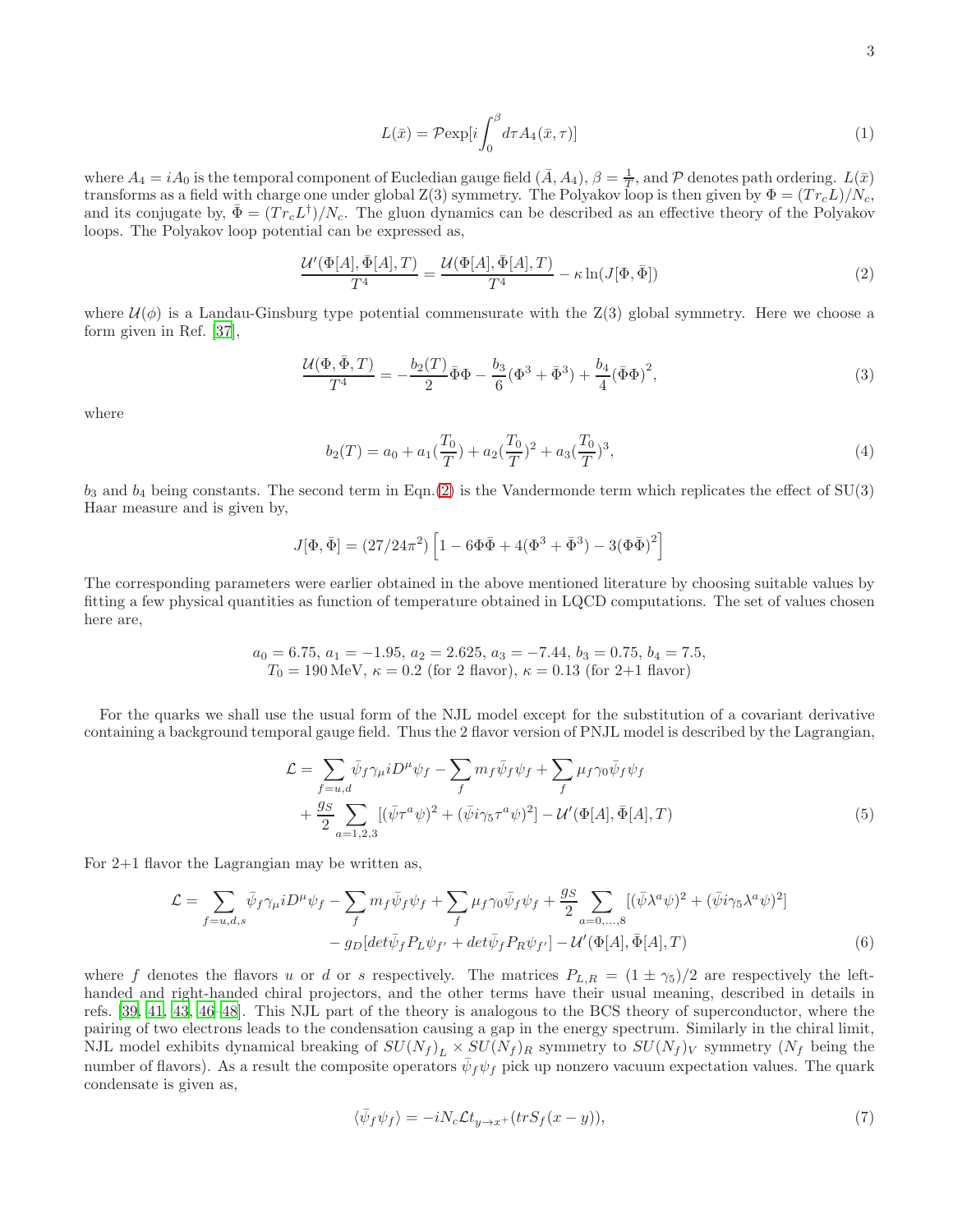$$
M_f = m_f - g_S \sigma_f + g_D \sigma_{f+1} \sigma_{f+2},\tag{8}
$$

where  $\sigma_f = \langle \bar{\psi}_f \psi_f \rangle$  denotes chiral condensate of the quark with flavor f. Here if we consider  $\sigma_f = \sigma_u$ , then  $\sigma_{f+1} = \sigma_d$ and  $\sigma_{f+2} = \sigma_s$ . Similarly if  $\sigma_f = \sigma_d$  then  $\sigma_{f+1} = \sigma_s$  and  $\sigma_{f+2} = \sigma_u$ , if  $\sigma_f = \sigma_s$  then  $\sigma_{f+1} = \sigma_u$  and  $\sigma_{f+2} = \sigma_d$ . The expression for  $\sigma_f$  at zero temperature  $(T = 0)$  and chemical potential  $(\mu_f = 0)$  may be written as [\[42\]](#page-13-13),

$$
\sigma_f = -\frac{3M_f}{\pi^2} \int^{\Lambda} \frac{p^2}{\sqrt{p^2 + M_f^2}} dp,\tag{9}
$$

Λ being the three-momentum cut-off. This cut-off have been used to regulate the model because it contains dimensionful couplings rendering the model to be non-renormalizable.

Due to the dynamical breaking of chiral symmetry,  $N_f^2 - 1$  Goldstone bosons appear. These are the pions and kaons whose masses, decay widths etc. from experimental observations are utilized to fix the NJL model parameters. The parameter values have been listed in table [I.](#page-3-1) Here we consider the  $\Phi$ ,  $\bar{\Phi}$  and  $\sigma_f$  fields in the mean field approximation (MFA) where the mean field are obtained by simultaneously solving the respective saddle point equations.

| Model                                                                       | $m_u$ | $m_s$       |                 | $\Lambda$ $ g_S\Lambda^2 g_D\Lambda^5 $ |
|-----------------------------------------------------------------------------|-------|-------------|-----------------|-----------------------------------------|
|                                                                             |       | MeV MeV MeV |                 |                                         |
| 2 flavor                                                                    | 5.5   | (           | $651 \mid 4.27$ |                                         |
| $\vert 2+1$ flavor 5.5 $\vert 134.76 \vert 631 \vert 3.67 \vert 9.33 \vert$ |       |             |                 |                                         |

<span id="page-3-1"></span>TABLE I: Parameters of the Fermionic part of the model.

Now that the PNJL model is described for infinite volumes we discuss how we implement the finite volume constraints. Ideally one should choose the proper boundary conditions − periodic for bosons and anti-periodic for fermions. This would lead to a infinite sum over discrete momentum values  $p_i = \pi n_i/R$ , where  $i = x, y, z$  and  $n_i$  are all positive integers and R is the lateral size of a cubic volume. This implies a lower momentum cut-off  $p_{min} = \pi/R = \lambda$ (say). One should also incorporate proper effects of surface and curvatures. In this first case study we shall however take up a number of simplifications listed below:

(i) We shall neglect surface and curvature effects.

(ii) The infinite sum will be considered as an integration over a continuous variation of momentum albeit with the lower cut-off.

(iii) We shall not use any modifications to the mean-field parameters due to finite size effects. Our philosophy had been to hold the known physics at zero T, zero  $\mu$  and infinite V fixed. That means we treat V as a thermodynamic variable in the same footing as T and  $\mu$ . Therefore any variation due to change in either of these thermodynamic parameters were translated into the changes in the effective fields of  $\sigma_f$ ,  $\Phi$  etc. and through them to the meson spectra. The values of meson masses and decay constants used to fix the model parameters were thus naturally expected to be the values strictly at  $T = 0$  and  $\mu = 0$  and  $V = \infty$ . Thus the Polyakov loop potential as well as the mean-field part of the NJL model would remain unchanged. They shall feel the effect of changing volume only implicitly through the saddle point equations.

### <span id="page-3-0"></span>III. PHASE TRANSITION

To study the finite volume effects on the thermodynamic properties of strongly interacting matter we begin by writing down the thermodynamic potential in MFA.

The expression is given by,

$$
\Omega'(\Phi, \bar{\Phi}, \sigma_f, T, \mu_f) = \mathcal{U}'[\Phi, \bar{\Phi}, T] + 2g_S \sum_{f=u,d,s} \sigma_f^2 - \frac{g_D}{2} \sigma_u \sigma_d \sigma_s
$$

$$
-T \sum_n \int_{\lambda}^{\infty} \frac{d^3 p}{(2\pi)^3} Tr \ln \frac{S^{-1}(i\omega_n, \bar{p})}{T}.
$$
(10)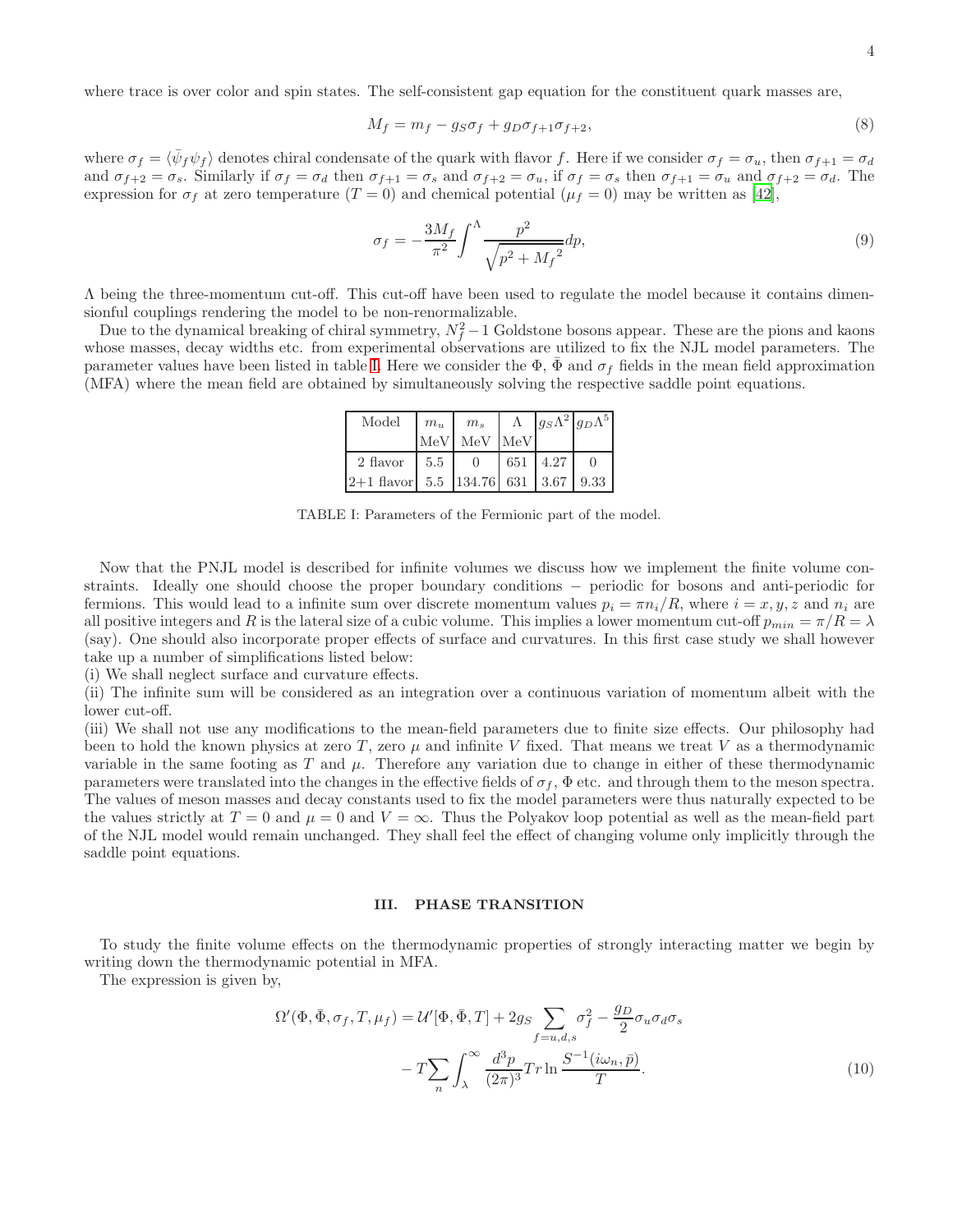

<span id="page-4-0"></span>FIG. 1: (Color online) Derivatives of order parameters for chiral and deconfinement phase transition for different system sizes.

where  $\omega_n = \pi T(2n + 1)$  are Matsubara frequencies for fermions. The inverse quark propagator is given in momentum space by

$$
S^{-1} = \gamma_0 (p^0 + \hat{\mu} - iA_4) - \vec{\gamma} \cdot \vec{p} - \hat{M}
$$
 (11)

using the identity  $Tr \ln(X) = \ln \det(X)$ , we get,

$$
\Omega' = \mathcal{U}'[\Phi, \bar{\Phi}, T] + 2g_S \sum_{f=u,d,s} \sigma_f^2 - \frac{g_D}{2} \sigma_u \sigma_d \sigma_s - 6 \sum_f \int_{\lambda}^{\Lambda} \frac{d^3 p}{(2\pi)^3} E_{p_f} \Theta(\Lambda - |\vec{p}|)
$$
  
\n
$$
- 2 \sum_f T \int_{\lambda}^{\infty} \frac{d^3 p}{(2\pi)^3} \ln \left[ 1 + 3(\Phi + \bar{\Phi} \exp(\frac{-(E_{p_f} - \mu_f)}{T})) \exp(\frac{-(E_{p_f} - \mu_f)}{T}) + \exp(\frac{-3(E_{p_f} - \mu_f)}{T}) \right]
$$
  
\n
$$
- 2 \sum_f T \int_{\lambda}^{\infty} \frac{d^3 p}{(2\pi)^3} \ln \left[ 1 + 3(\bar{\Phi} + \Phi \exp(\frac{-(E_{p_f} + \mu_f)}{T})) \exp(\frac{-(E_{p_f} + \mu_f)}{T}) + \exp(\frac{-3(E_{p_f} + \mu_f)}{T}) \right]
$$
  
\n
$$
= \Omega - \kappa T^4 \ln J[\Phi, \bar{\Phi}]
$$
 (12)

where  $E_{p_f} = \sqrt{p^2 + M_f^2}$  is the single quasiparticle energy. In the last line  $\Omega$  contains all the terms of  $\Omega'$  except the Vandermonde term.

We now search for the saddle point of the thermodynamic potential which gives the temperature and density dependence of the fields. For all the system sizes, at zero baryon density, we found that the order parameters for both chiral ( $\sigma = \langle \bar{u}u \rangle + \langle \bar{d}d \rangle$ ) and deconfinement ( $\Phi$ ) transition smoothly passes from the hadronic phase to the quark phase. This indicates that the system does not have a real phase transition, rather there is a smooth crossover. The crossover temperature is identified to be the point of inflection of  $\sigma_u$  and  $\Phi$  with temperature. In Fig. [1](#page-4-0) we have plotted  $d\Phi/dT$  and  $d\sigma_u/dT$  for 2 flavor and 2+1 flavor matter for different system sizes. The peak position of these plots give respective inflection points. Note that, the deconfinement and chiral transitions do not take place exactly at the same temperature. Here we take the average of these two temperatures as  $T_c$ . The results are shown in table [II,](#page-5-0) where we quote the different values of the crossover temperatures corresponding to different system sizes.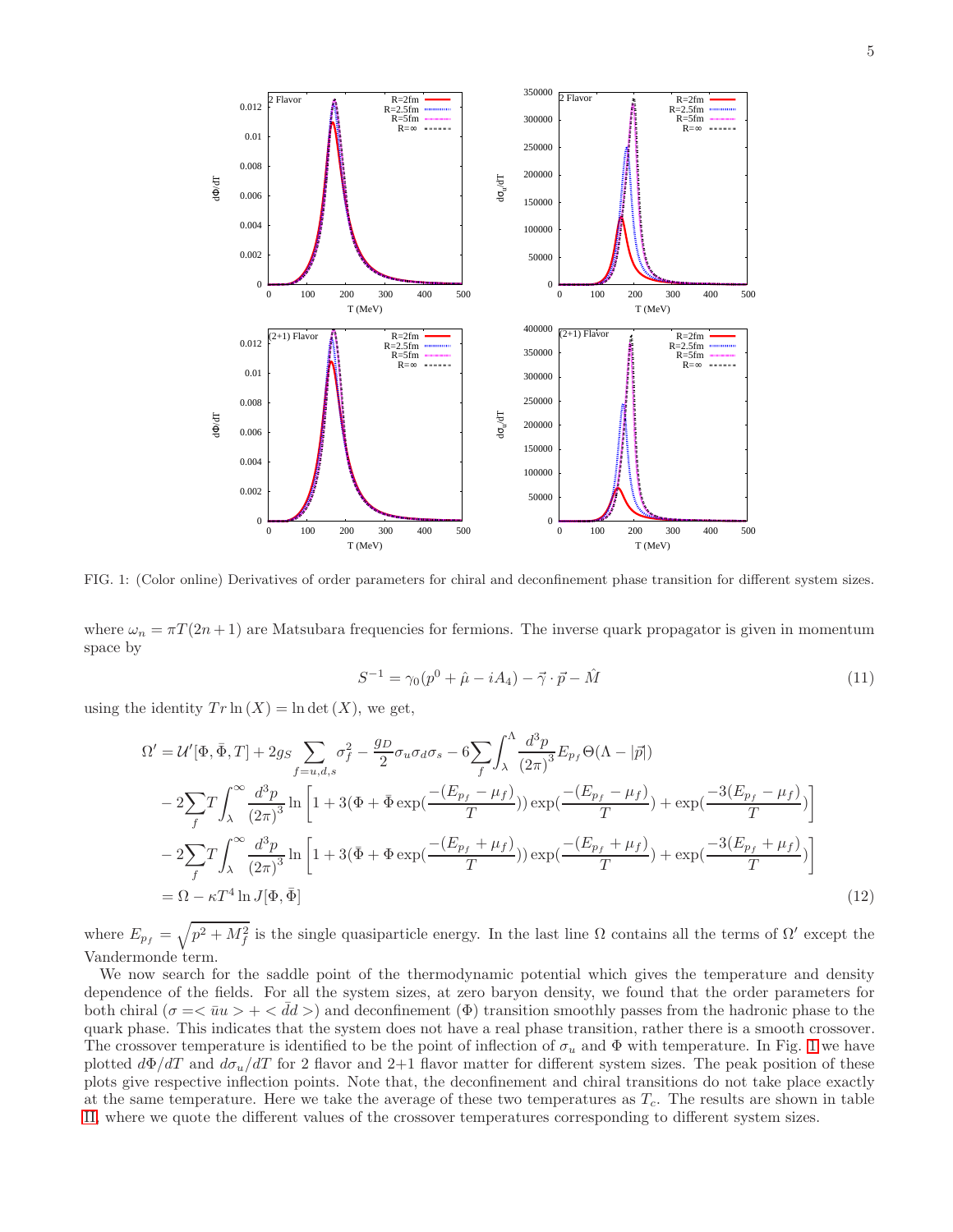|                          |     | $R = 2$ fm $R = 2.5$ fm $R = 3$ fm $R = 5$ fm $R = \infty$ |     |     |     |
|--------------------------|-----|------------------------------------------------------------|-----|-----|-----|
| $T_c$ (MeV) (2 flavor)   | 167 |                                                            | 180 | 184 | 186 |
| $T_c$ (MeV) (2+1 flavor) | 160 | 167                                                        | 174 | 180 | 181 |

<span id="page-5-0"></span>TABLE II: Transition temperatures for different system sizes.

From table [II](#page-5-0) it can be seen that the  $T_c$  has a strong dependence on system size. For 2 flavors the  $T_c$  varies from 167 MeV to 186 MeV which means a change of about 10%. A similar result is observed for 2+1 flavor. One should note that the shift in the  $T_c$  is mainly due to the shift in the transition temperature of the chiral phase transition. The transition temperature of the deconfining phase transition almost does not change. This result is similar to that obtained with PNJL model on the lattice [\[45\]](#page-13-6). This is somewhat expected as the Polyakov loop potential feels the effect of changing volume only indirectly through the fields  $\Phi$  and  $\Phi$ .



<span id="page-5-1"></span>FIG. 2: (Color online) Constituent masses of quarks as a function of temperature for different system sizes.

In Fig. [2](#page-5-1) we have plotted the temperature dependence of the constituent quark masses for both 2 flavors and 2+1 flavors. Below the crossover temperature they exhibit very strong volume dependence. Smaller the volume, smaller is the constituent mass. In the 2+1 flavor case, the masses of the light flavors drop faster than the strange quark. It thus seems that the chiral symmetry is gradually getting restored as one looks into smaller and smaller volumes. This is also the reason why the  $T_c$  itself is lowered for smaller volumes given in table [II.](#page-5-0) Similar feature has also been observed in NJL models [\[23](#page-12-21), [24\]](#page-12-22). Given that the quark condensation is similar to the superconducting condensate it is interesting to note that there are in fact certain superconductors which show similar decrease of band gap with the system size [\[49\]](#page-13-14).

Let us now take a look into the situation at non-zero quark chemical potential  $\mu_q = \sum_f \mu_f / N_f$ . For infinite volume the phase transition is of first order and one observes a gap in the order parameter at sufficiently high chemical potential. At some smaller  $\mu_q$ , the first order transition ends at a critical end point (CEP). At this point the system undergoes a second order transition. At even smaller  $\mu_q$  we have only a crossover. As the volume of the system is lowered we find the phase transition characteristics fade away. Even the crossover characteristics start to die down. This is clear from the Fig. [3](#page-6-1) where we plot  $d\sigma_u/dT$  and  $d\Phi/dT$  for  $\mu_q = 300$  MeV as a function of temperature. In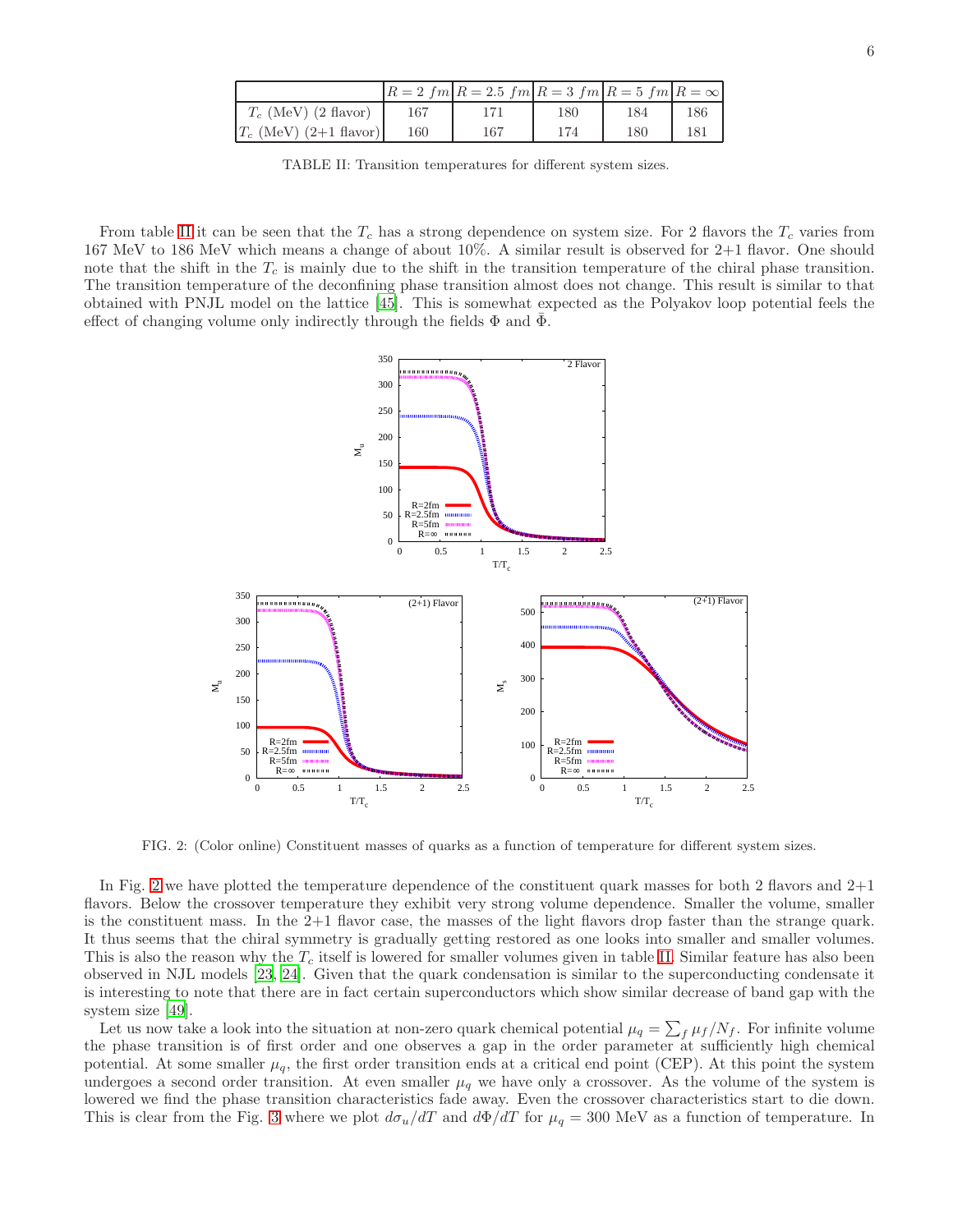

<span id="page-6-1"></span>FIG. 3: (Color online) Derivatives of order parameters for chiral and deconfinement phase transition for 2 flavor at finite  $\mu_q$ .

Fig. [4](#page-6-2) the phase diagram as a function of system size is shown. Note that the CEP gradually shifts towards higher  $\mu_q$  and lower T and finally disappears as the volume is reduced. This is an encouraging fact for the critical point search in heavy-ion collision experiments. To attain such high densities one needs to collide the ions at low  $\sqrt{s}$ , which means the temperature attained is lower. So if it were an infinite system one would have been far away from the CEP. Fortunately the experiments would produce small system volumes and this may lead to the location of the respective CEP possible. Thereafter one would need to do the finite size scaling analysis to extrapolate to the CEP for infinite volumes. The location of CEP for different volumes is collected in table [III.](#page-6-3)



<span id="page-6-2"></span>FIG. 4: (Color online) Phase diagram for different system sizes. The inside curve is for  $R = 2 fm$ , the next curve is for  $R = 2.5$  fm and the outermost curve is for  $R = \infty$ .

|                                                                                            | $R = 2 fm R = 2.5 fm R = 3 fm R = 5 fm R = \infty$ |                         |  |
|--------------------------------------------------------------------------------------------|----------------------------------------------------|-------------------------|--|
| $T_c$ (MeV), $\mu_{q_c}$ (MeV) (2 flavor)   No CEP   32, 339   52, 335   69, 330   72, 329 |                                                    |                         |  |
| $T_c$ (MeV), $\mu_{q_c}$ (MeV) (2+1 flavor) No CEP                                         | 32, 328                                            | 60, 324 86, 316 93, 313 |  |

TABLE III: Location of chiral CEP for different system sizes.

# <span id="page-6-3"></span><span id="page-6-0"></span>IV. THERMODYNAMICS

In this section we discuss the behavior of a few thermodynamic observables namely pressure, energy density, specific heat, speed of sound etc. for different system sizes.

The pressure inside a volume V may be written as,  $P(T, \mu_q) = -\frac{\partial(\Omega(T, \mu_q)V)}{\partial V}$ , where T is the temperature and  $\mu_q$  is the quark chemical potential. In the top left panel of Fig. [5](#page-7-0) we plot the temperature dependence of scaled pressure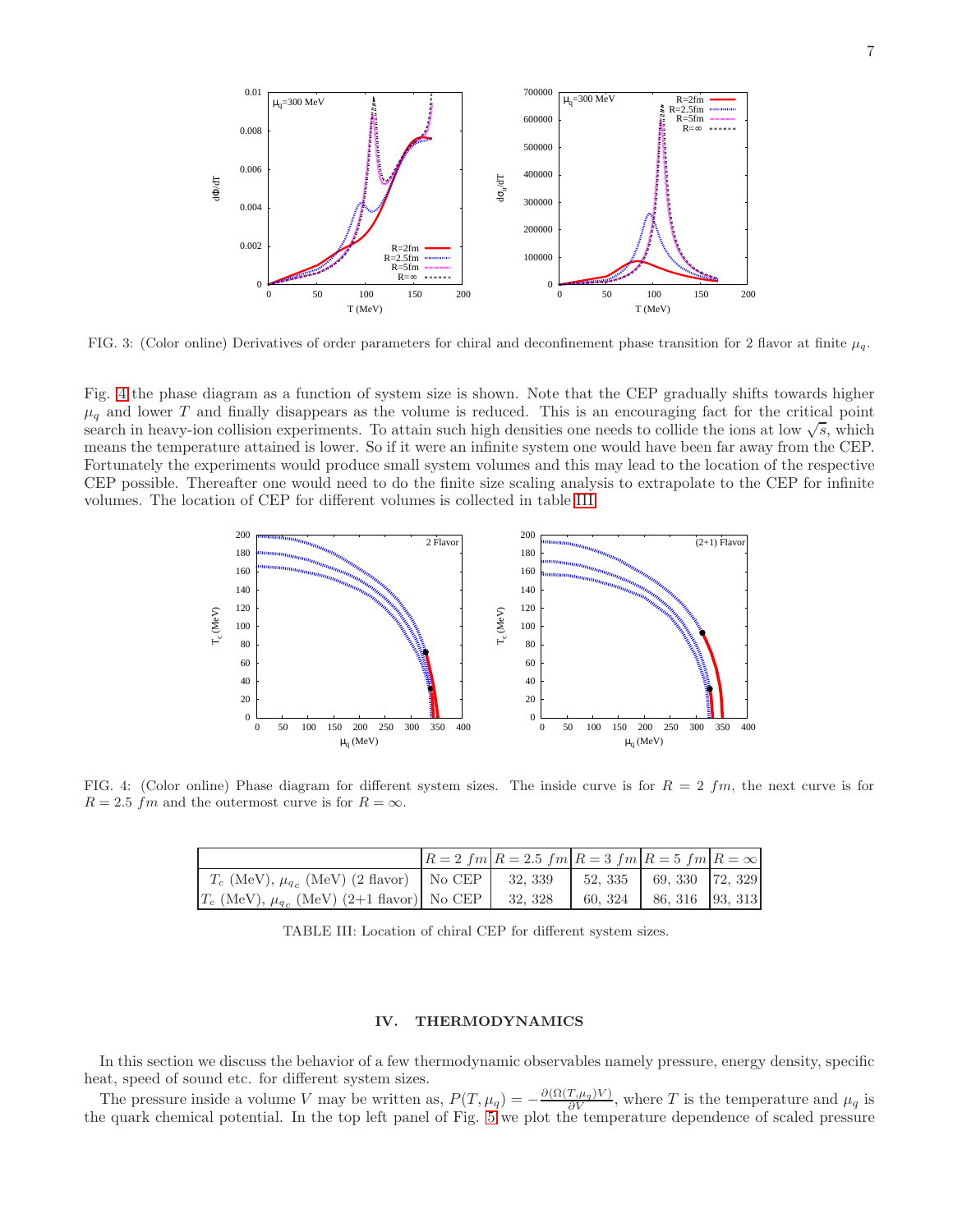

<span id="page-7-0"></span>FIG. 5: (Color online) Pressure and energy density as a function of temperature (top panel). Comparison of pressure and  $-\Omega$ (bottom panel). These plots are for 2 flavor matter only.

 $(P/T<sup>4</sup>)$  for 2 flavor system. As can be seen there is a significant change in scaled pressure for small system sizes. For example at  $T_c$  the  $P/T^4$  for a system with  $R=2$  fm is almost half of that of an infinite system. As the temperature increases the difference slowly diminishes. The decrease of scaled pressure with increasing volume may be a surprise given that the constituent quark masses were shown to decrease drastically with decreasing volume, which should imply increase in pressure. This can be understood as follows. With decreasing volume, not only the constituent masses decrease, but also the lowest momentum increases due to the infrared cut-off. These two conditions somehow seem to keep the lowest available energy of the quark quasi-particles almost same for different volumes. Thus the pressure does not increase with decreasing volume. However when plotted against  $T/T_c$  it seems to decrease because the  $T_c$  itself is smaller for smaller volumes, and therefore the pressure at the corresponding  $T/T_c$  for smaller volume is smaller than that for a larger volume.

The volume dependence is also quite strong for the energy density  $\epsilon = -T^2 \frac{\partial (\Omega/T)}{\partial T}\Big|_V = -T \frac{\partial \Omega}{\partial T}\Big|_V + \Omega$ . In the top right panel of the Fig. [5](#page-7-0) we have plotted the  $\epsilon/T^4$  as a function of  $T/T_c$  for different system sizes. It has similar characteristics as  $P/T^4$  but the difference seems to diminish faster with increasing temperature. As the system size becomes  $R = 5$  fm both the scaled pressure and scaled energy density converge to the  $R \to \infty$  case for almost all temperatures.

It is well known that for infinite volumes the definition of pressure simplifies to,  $P(T, \mu_q) = -\Omega(T, \mu_q)$ , which is commonly used in the literature for PNJL models at infinite volumes. However since we are considering finite volumes here it would be interesting to check how much difference will it make if we keep using this definition rather than the correct one with a volume derivative. In the bottom two panels of Fig. [5](#page-7-0) we have made a comparison of  $-\Omega/T^4$  and  $P/T<sup>4</sup>$ . For  $R = 2$  fm we see that these two quantities differ by about 10%. Again, as the size goes close to  $R = 5$  fm this difference is almost washed out.

Let us now consider the quantity  $\epsilon - 3P$ . In our mean field approach this is the trace of the energy-momentum tensor given by,  $\mathcal{T}_{\mu\mu} = \epsilon - 3P$ . In a conformaly symmetric theory, for example a theory of free massless quarks and gluons the energy momentum tensor is supposed to be zero as it signifies the conservation of the conformal currents. Thus  $\epsilon = 3P$  in that limit. In QCD however the conformal symmetry is broken due to non-zero quark masses as well as quantum anomalies as evident from the presence of a scale in the running coupling constant [\[50,](#page-13-15) [51\]](#page-13-16). Thus the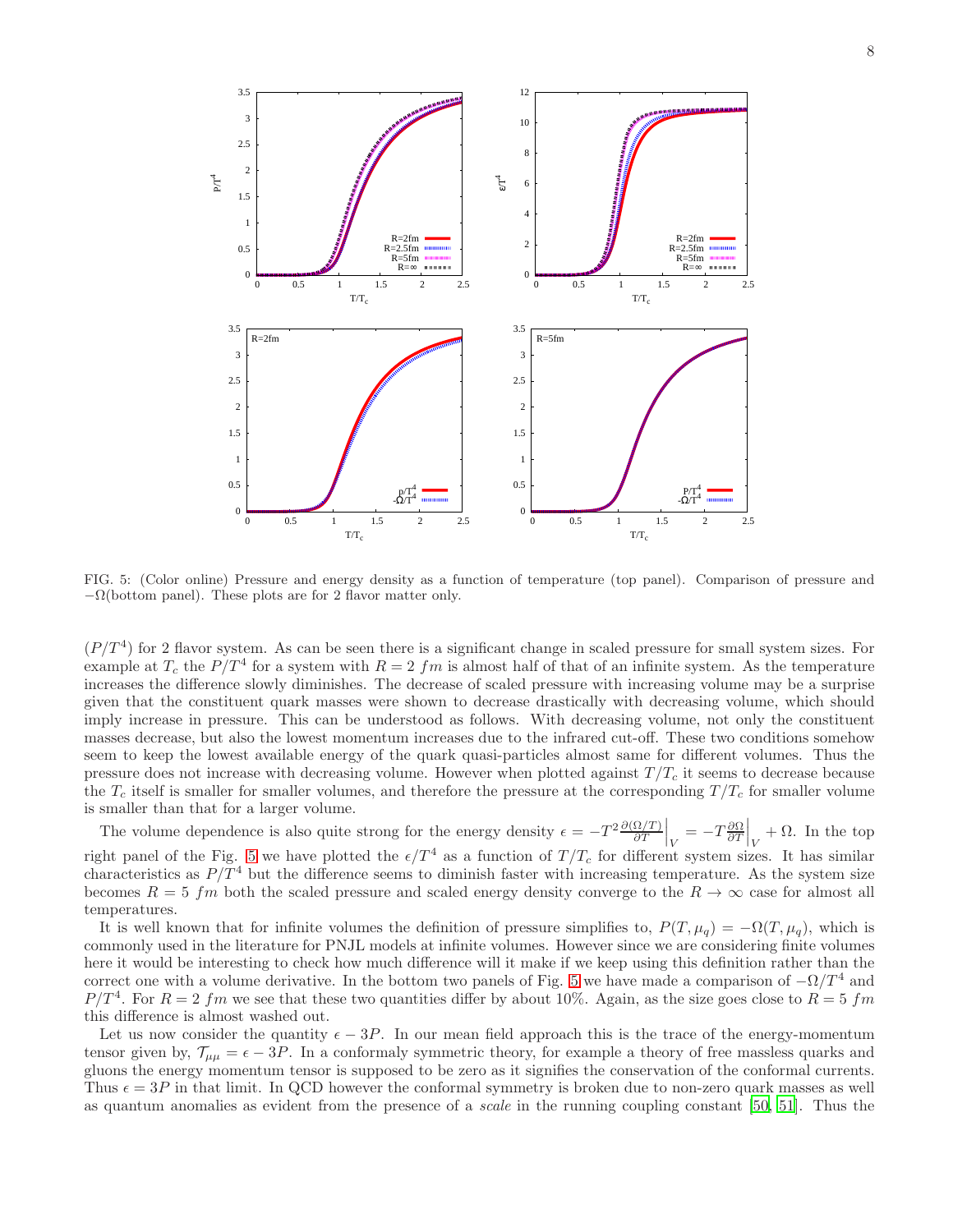

<span id="page-8-0"></span>FIG. 6: (Color online) Conformal measure  $C = 1 - \frac{3P}{\epsilon}$  for different system sizes as a function of temperature.

energy-momentum tensor does not remain traceless. This was also found to be true in the PNJL model that have been reported in our earlier studies and compared with LQCD results [\[39,](#page-13-8) [41,](#page-13-9) [46](#page-13-11)]. The PNJL model is however not QCD and the reason for the scale symmetry breaking is the introduction of an ultraviolet cut-off in the NJL part, a temperature scale  $T_0$  in the Polyakov loop part and of course a quark mass term similar to that in QCD. The physical implication of the two different scales in the quark and Polyakov sector is to give rise to separate crossover temperatures for the two sectors. To compare quantities obtained in PNJL model against LQCD results one then averages out two crossover temperatures as done by us here in the last section. Now for finite system sizes we have introduced an infrared cutoff which should further enhance the effect of conformal symmetry breaking. In fig. [6](#page-8-0) we show the variation of the conformal measure  $C = (\epsilon - 3P)/\epsilon$  with temperature for both 2 flavor and and 2+1 flavor matter for different system sizes. That the smaller system sizes lead to larger conformal symmetry breaking effects is evident, except for the anomalous behavior of the lowest size of  $R = 2$  fm. (Though not shown in the figure we found that the anomalous behavior starts at a size between  $2 f m \le R \le 2.5 fm$ . The reason for this behavior is not clear at the moment and requires further investigation.)



<span id="page-8-1"></span>FIG. 7: (Color online) Variation of specific heat with temperature for different system sizes.

The specific heat at constant volume  $C_V = \frac{\partial \epsilon}{\partial T}\Big|_V$  is shown in Fig. [7.](#page-8-1) We find that with the change in volume,  $C_V$ changes prominently up to the temperature corresponding to the crossover region. For smaller volumes the specific heat is smaller indicating a higher rise in temperature for the same rise in energy density. Obviously this can be correlated with the temperature dependence of energy density discussed earlier in Fig. [5.](#page-7-0) We found that a given amount of scaled energy density is obtained at a higher scaled temperature for a smaller volume. This can be of interest in heavy-ion collision experiments. A given energy density deposited in the finite volume would create a plasma with temperature somewhat higher than that expected in a similar volume inside an infinite volume system having the same energy density.

The specific heat is also a measure of energy fluctuations in the system [\[52\]](#page-13-17). Fluctuations tend to rise sharply near a phase transition. For a crossover they are somewhat subdued. Obviously for finite volumes a true phase transition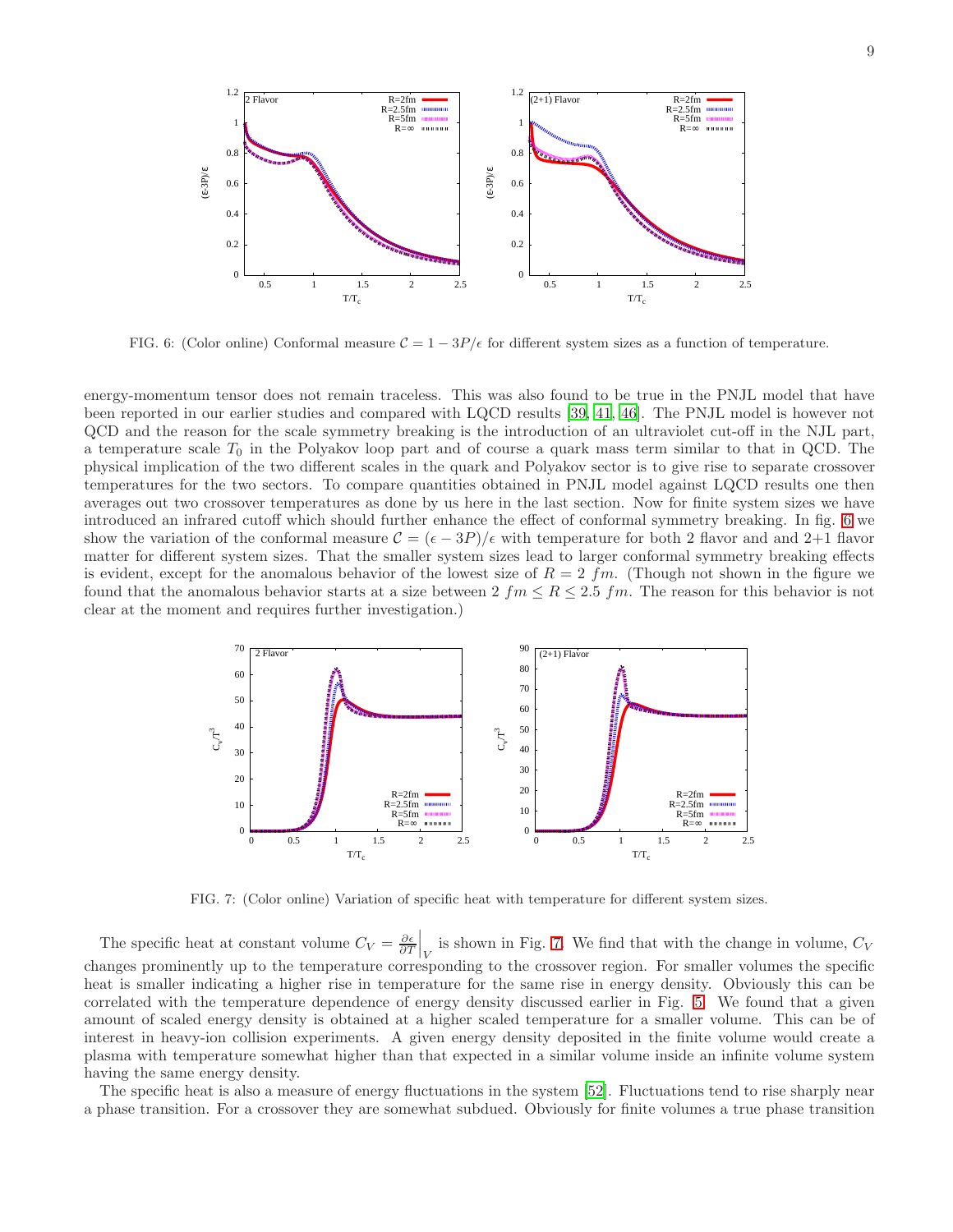is not possible and as one keeps on decreasing the volume all signatures even for a crossover should die down. This is exactly the behavior of  $C_V$  as presented in Fig. [7.](#page-8-1)



<span id="page-9-1"></span>FIG. 8: (Color online) Variation of squared speed of sound with temperature for different system sizes.

The squared speed of sound  $v_s^2 = \frac{\partial P}{\partial \epsilon}$  is shown in Fig. [8.](#page-9-1) At large temperatures the  $v_s^2$  reaches its maximum value as the system becomes almost ideal. Interactions grow with decreasing temperatures resulting in the lowering of  $v_s^2$ . The conformal measure  $\mathcal C$  may be considered as a measure of the strength of the interaction in the system. Thus lower the value of C, higher should be the value of  $v_s^2$ . This is evident from Fig. [8,](#page-9-1) where we find the  $v_s^2$  to decrease with decreasing temperature, just opposite to the behavior of C shown in Fig. [6.](#page-8-0) This correlation between C and  $v_s^2$ also apparent for variation in volume. With decreasing volume the speed of sound decreases. (In fact an anomalous behavior for the smallest size  $R = 2 fm$  is also apparent for  $v_s^2$ .) A smaller speed of sound for smaller volumes would mean a slower flow for finite size systems created in heavy-ion collisions.

### <span id="page-9-0"></span>V. PROPERTIES OF NON-STRANGE MESONS

For infinite volumes the meson properties in the PNJL model has been discussed for 2 flavors [\[53,](#page-13-18) [54](#page-13-19)] as well as for 2+1 flavors [\[43,](#page-13-10) [55\]](#page-13-20). In this section we describe the properties of non-strange mesons at finite volumes in the PNJL model. A detailed account of the calculational procedure for meson masses at finite temperatures and densities in the PNJL model may be found in Ref. [\[43\]](#page-13-10). Here we sketch the outline of the task.

The collective excitations, the fluctuation of the mean field around the vacuum can be handled within the Random Phase Approximation (RPA) [\[56\]](#page-13-21). In this approximation, which is equivalent to summing over the ring diagrams, the retarded correlation function for a meson  $M$  is given by,

$$
D_M^R = \frac{\Pi^M}{1 - 2G_M \Pi^M}.
$$
\n<sup>(13)</sup>

Here  $G_M$  is the suitable coupling constant and  $\Pi_M(k^2)$  is the one-loop polarization function for the mesonic channel under consideration. Within the RPA,  $\Pi^M$  may be written as,

$$
\Pi^{M} \equiv \int_{\lambda}^{\Lambda} \frac{d^{4}p}{(2\pi)^{4}} \text{Tr} \left[ \Gamma_{M} S(p+q) \Gamma_{M} S(q) \right], \tag{14}
$$

where  $S(p)$  is the Hartree quark propagator,  $\Gamma_M$  is the appropriate combination of gamma matrices of different mesonic channels and the trace is taken over the Dirac and color spaces. The lower limit on the integration is now required for finite volume studies.

Here we concentrate on the scalar  $(\sigma)$  and pseudoscalar  $(\pi)$  channels. These contributions can be written as,

$$
\Pi_{\pi}^{ab}(q^2) = \int_{\lambda}^{\Lambda} \frac{d^4p}{(2\pi)^4} \text{Tr} \left( i\gamma_5 \tau^a S(p+q) i\gamma_5 \tau^b S(q) \right)
$$

$$
\Pi_{\sigma}(q^2) = \int_{\lambda}^{\Lambda} \frac{d^4p}{(2\pi)^4} \text{Tr} \left( S(p+q) S(q) \right). \tag{15}
$$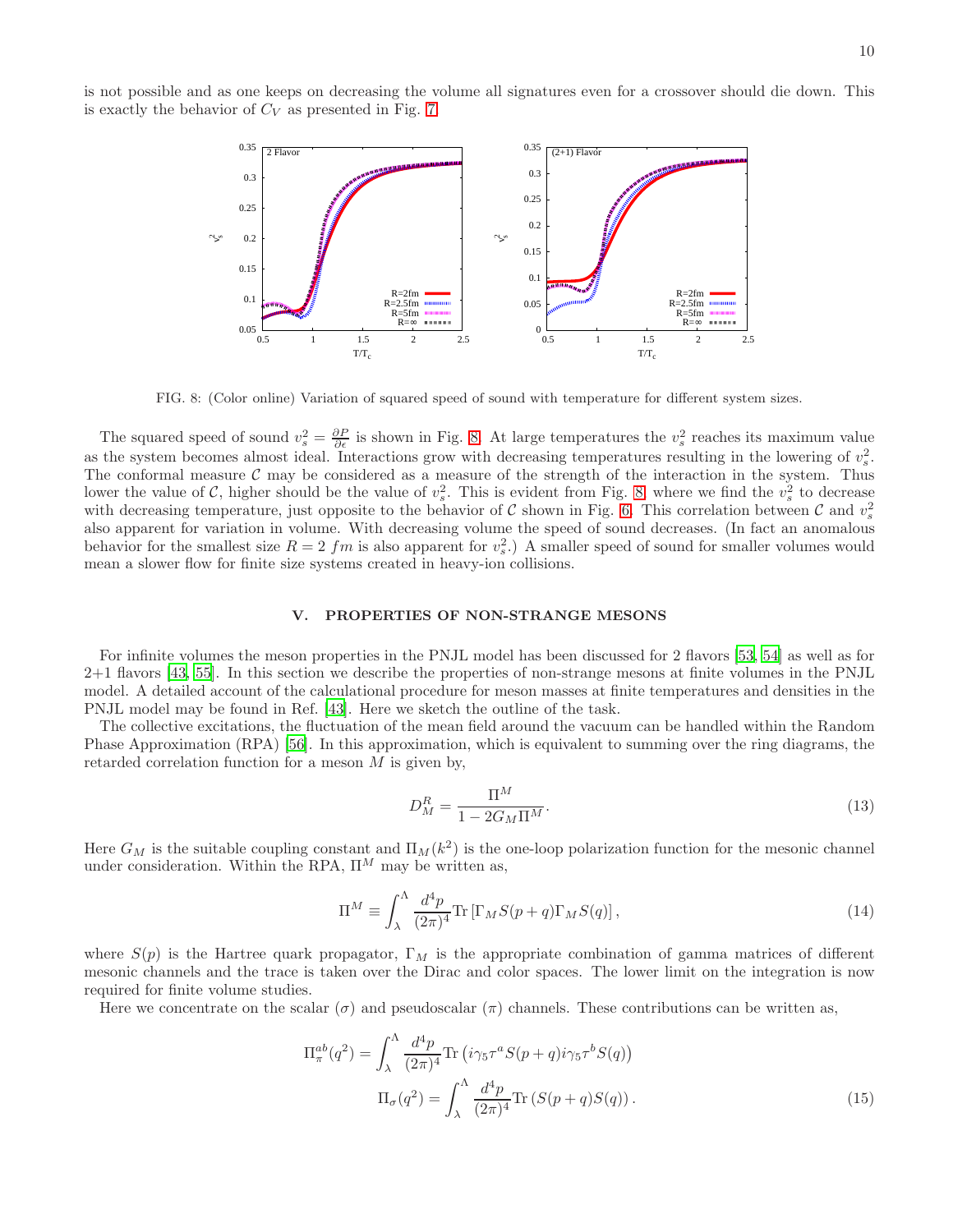The pole mass can be obtained by solving,

$$
1 - 2G_M \Pi^M(\omega = m_M, \vec{q} = 0) = 0.
$$
\n(16)

where  $m_M$  is the mass of a particular meson. The detailed expression for  $\Pi^M$  and  $G_M$  for  $\pi$  and  $\sigma$  mesons may be found in Ref. [\[43](#page-13-10)].



<span id="page-10-0"></span>FIG. 9: (Color online) Variation of meson masses (upper panel) and pion decay constant (lower panel) with temperature for different system sizes. In the upper panel the three monotonously rising curves are for  $m_{\pi}$  and the other three are for  $m_{\sigma}$ .

In the upper panels of Fig. [9](#page-10-0) we have plotted the masses of pion  $(m_\pi)$  and sigma  $(m_\sigma)$  as a function of temperature for different system sizes. In any given volume we see that for low temperatures the masses of pion and sigma are different and they become degenerate above  $T_c$  where chiral symmetry is expected to get restored. With decrease in volume we find the pion mass to increase. However above  $1.2 T_c$  the pion mass for infinite volume suddenly shoots up above those for the finite volumes. This may have important consequences in heavy-ion reactions where system size is small. Whereas for infinite volume the fast increasing mass of pion would drastically reduce chances of obtaining pion-like bound states, the same may not be true for finite volume. We note here that the increase of pion mass with decreasing volume has also been observed in computations with chiral perturbation theory [\[57\]](#page-13-22) and renormalization group methods in quark-meson model [\[58](#page-13-23)].

While the mass of pion increases with decreasing volume at low temperatures, the mass of sigma is found to decrease quite fast. One can actually see a trend to the masses of the two chiral partners becoming closer to each other with decreasing volume. This, yet again, shows that chiral symmetry breaking effects reduce with decreasing volumes.

The pion decay constant may be obtained from the matrix element  $\langle 0|J_{\mu,5}^a|\pi^b(k)\rangle = i\delta_{ab}f_\pi k_\mu$ , where  $J_{\mu,5}^a$  $\bar{\psi}\gamma_\mu\gamma_5\frac{\tau^a}{2}$  $\frac{1}{2}\psi$  is the chiral current. At finite temperature and for a particular volume it can be written as (see [\[32,](#page-13-1) [33](#page-13-24)] and including the low momentum cut-off  $\lambda$ ),

$$
f_{\pi}^2 = \frac{3M_u^2}{2\pi^2} \left[ \int_{\lambda}^{\Lambda} \frac{p^2 dp}{E_p^3} - 2 \int_{\lambda}^{\infty} \frac{p^2 dp}{E_p^3} f(E_p) \right]
$$
 (17)

where  $E_p = \sqrt{p^2 + M_u^2}$  is the single particle energy of a light quark and  $f(E_p)$  is the distribution function properly modified due to Polyakov loop interaction.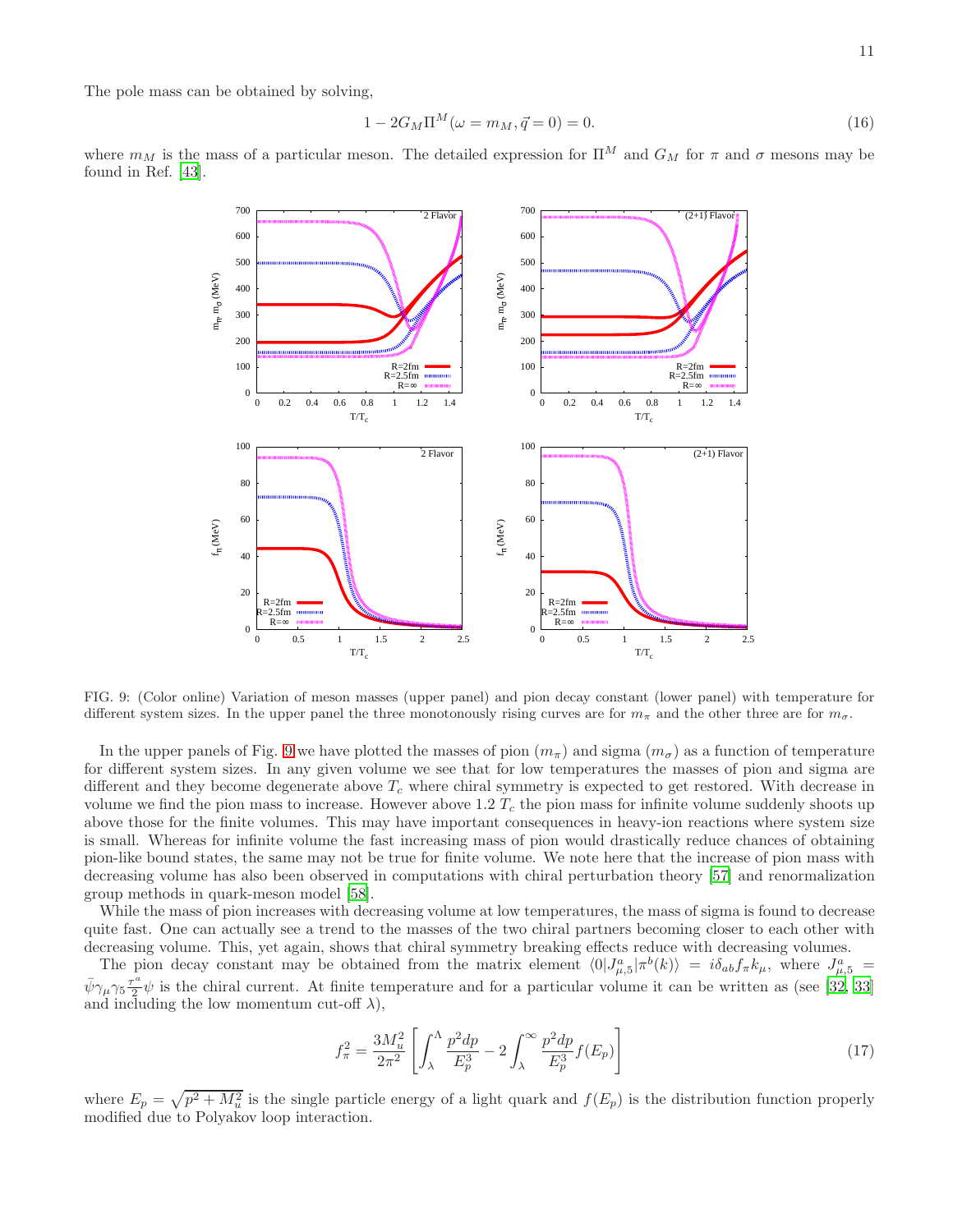As shown in the lower panels of Fig. [9,](#page-10-0) the pion decay *constant* decreases both with the decrease in temperature and with that of system size. The decrease of  $f_{\pi}$  with temperature has also been observed in other effective models [\[54](#page-13-19), [59\]](#page-13-25), Dyson-Schwinger approaches [\[60\]](#page-13-26) as well as in LQCD [\[61\]](#page-13-27). This is also an indication of the restoration of chiral symmetry as  $f_{\pi}$  is directly proportional to the divergence of the chiral current.

The tendency of chiral symmetry getting restored in finite volumes may also be noted by comparing Fig. [9](#page-10-0) with Fig. [2.](#page-5-1) At low temperatures the constituent quark masses decrease with decreasing volume. It so happens that the light constituent quark masses become smaller than the pion mass for the smallest sizes studied here. These quarks should then become thermodynamically more favored than the pions. Though fortunately in the PNJL model, such constituent quarks will be suppressed due to the presence of the Polyakov loop, the pions would still loose their significance as the lightest particles that made them suitable candidates for becoming the Goldstone bosons. Thus what seems to happen is that the decrease of volume restores the spontaneous breaking of chiral symmetry in the same way as increase in temperature. The *critical size*  $R_c$  for such symmetry restoration would be somewhere between  $2 fm$  and  $2.5 fm$ . From Fig.  $2$  it may be noted that this range of sizes is almost equal to the respective constituent quark masses. This observation is commensurate with the expectation from chiral perturbation theory that chiral symmetry restoration may take place once the quark masses become equal to the inverse of system size [\[62\]](#page-13-28).



<span id="page-11-1"></span>FIG. 10: (Color online) Checking for violation of the GMOR relation as a function of temperature and system size.

With all the strong indication of a possible chiral symmetry restoration with decreasing volume it would be interesting to see what happens to the Gell-Mann Oakes Renner (GMOR) [\[63](#page-13-29)] relation, which in the lowest order of chiral expansion is given by  $f_{\pi}^2 m_{\pi}^2 = m_u \sigma_u + m_d \sigma_d$ . Normally with increase in temperature as the spontaneously broken part of the chiral symmetry gets restored the GMOR relation should start to break down. This is exactly what we find in our calculations and shown in Fig. [10.](#page-11-1) But surprisingly we find that similar effect is not observed for the decrease in volume and the GMOR relation holds good for the all the ranges of volumes we considered almost up to temperatures as high as  $0.8 T_c$ . In fact even at higher temperatures the GMOR relation is violated the most for infinite volumes. The way one can understand this is that for a physical chiral expansion a quantity  $m_\pi/M$  is required, where M is some suitable scale. In chiral perturbation theory  $M$  is usually the neucleon mass, in zero temperature NJL or PNJL models it is the high momentum cut-off  $\Lambda$ , etc. For finite temperatures one can then consider T to play the role of M. Thus, given a temperature if the corresponding  $m_{\pi}$  in a given volume is less than T, chiral identities would work properly (see e.g. [\[64\]](#page-13-30)). So here we have a situation where chiral symmetry is getting restored while partial conservation of axial current is still maintained.

## <span id="page-11-0"></span>VI. CONCLUSION

We have tried to understand the dynamics of strongly interacting matter inside finite volume in the framework of PNJL model with saddle point approximation. Several interesting results were observed that can have important implications for heavy-ion collision experiments. Our major finding was that the spontaneously broken chiral symmetry may be restored at much lower temperatures in small volume. This was shown through the computation of various thermodynamic observables as well as certain hadron properties.

Changes in the equation of state and speed of sound may have important consequences in the flow properties of the exotic medium created in the experiments. A measure of the specific heat in heavy-ion experiments is the transverse momentum fluctuations. We find the specific heat to decrease with decreasing volume indicating that the momentum fluctuations may not be as large as expected at a given  $T/T_c$ .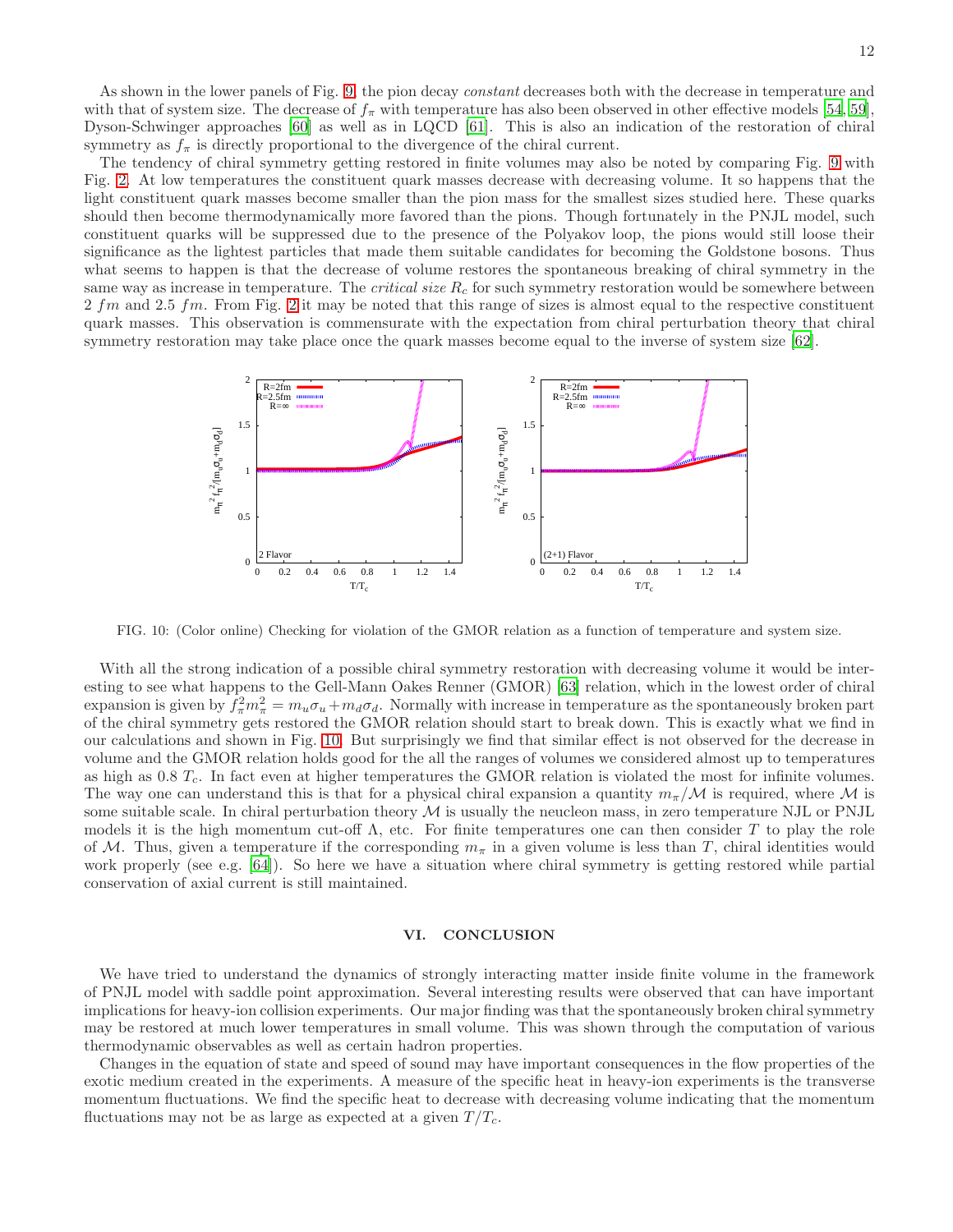From the variation of the phase boundary with changing volume we demonstrated a stronger possibility of finding the signatures of a critical end point in low energy experiments that intend to create high baryonic densities where the expected temperature is not too high.

Finally from the hadron properties we observed the possibility of obtaining a chiral symmetric but confined phase in small volumes. We hope that a combination of heavy ion collisions and not-so-heavy ion collisions at similar center of mass energies, followed by an appropriate finite size scaling study may give us a better understanding of the QCD phase structure.

As discussed earlier we made a couple of simplified assumptions in this work. The Polyakov loop potential used here does not have an explicit volume dependence. The discrete momentum states in the quark potential was replaced with a continuum, and the only explicit dependence on system size was through the lower momentum cut-off. Though we believe that these assumptions would not affect the gross features observed, we hope to address these issues in future. It would be highly desirable to have a concurrent study of finite size effects in Polyakov-Quark-Meson models [\[65\]](#page-13-31) to further understand the systematics of model artifacts.

### Acknowledgments

We would like to thank Sanatan Digal, Tamal K. Mukherjee and Ajit M. Srivastava for many useful discussions and comments. A.B. thanks UGC (UPE and DRS) and DST and R.R. thanks DST for support.

- <span id="page-12-0"></span>[1] K. Rajagopal and F. Wilczek, in 'At the frontier of particle physics / Handbook of QCD', M. Shifman (Ed.), World Scientific (Pub.) 3, 2061 (2000) [\(arXiv:hep-ph/0011333\)](http://arxiv.org/abs/hep-ph/0011333).
- <span id="page-12-1"></span>[2] E. W. Kolb and M. S. Turner, in 'Frontiers in Physics : The Early Universe', D. Pines (Ed.), Perseus Books Group (Pub.) (1994).
- <span id="page-12-2"></span>[3] A. Bhattacharyya, S. K. Ghosh, S. Majumder and R. Ray, [arXiv:1107.5941](http://arxiv.org/abs/1107.5941) (to be published).
- <span id="page-12-3"></span>[4] D. H. Boal, C.-K Gelbke and B. K. Jennings, Rev. Mod. Phys. 62, 553 (1990).
- <span id="page-12-4"></span>[5] M. A. Lisa, S. Pratt, R. Soltz and U. Wiedemann, Ann. Rev. Nucl. Par. Sci. 55, 357 (2005).
- <span id="page-12-5"></span>[6] D. Adamova *et. al.*, Phys. Rev. Lett. **90**, 022301 (2003).
- <span id="page-12-6"></span>[7] G. Graef, M. Bleicher and Q. Li, Phys. Rev. C 85, 044901 (2012).
- <span id="page-12-7"></span>[8] S. Bass et. al., Prog. Part. Nucl. Phys. 41, 225 (1998); M. Bleicher et. al., J. Phys. G: Nucl. Part. Phys. 25, 1859 (1999); H. Petersen, J. Steinheimer, G. Burau, M. Bleicher and H. Stöcker Phys. Rev. C 78, 044901 (2008).
- <span id="page-12-8"></span>[9] M. E. Fisher and A. E. Ferdinand, Phys. Rev. Lett. 19, 169 (1967).
- <span id="page-12-9"></span>[10] A. E. Ferdinand and M. E. Fisher, Phys. Rev. 185, 832 (1969); M. E. Fisher and M. N. Barber, Phys. Rev. Lett. 28, 1516 (1972). M. N. Barber, in 'Phase Transitions and Critical Phenomenon', C. Domb and J. L. Lebowitz (Eds.), Academic Press (Pub.), 8, 146 (1987); J. L. Cardy, Scaling and Renormalization in Statistical Physics, (Cambridge, New York, 1996); D. Amit, Field Theory; The Renormalization Group and Critical Phenomena, (World Scientific, 2005).
- <span id="page-12-10"></span>[11] L. M. Abreu, M. Gomes and A. J. da Silva, Phys. Lett. B 642, 551 (2006).
- <span id="page-12-23"></span>[12] L. F. Palhares, E. S. Fraga and T. Kodama, J. Phys. G 38, 085101 (2011).
- <span id="page-12-11"></span>[13] E. S. Fraga, L. F. Palhares and P. Sorensen, Phys. Rev. C 84, 011903(R) (2011).
- <span id="page-12-12"></span>[14] H.-T. Elze and W. Greiner, Phys. Lett. B 179, 385 (1986).
- <span id="page-12-13"></span>[15] C. Spieles, H. Stoecker and C. Greiner, Phys. Rev. C 57, 908 (1998).
- <span id="page-12-14"></span>[16] A. Gopie and M. C. Ogilvie, Phys. Rev. D, 59, 034009 (1999).
- <span id="page-12-15"></span>[17] A. Bazavov and B. A. Berg, Phys. Rev. D 76, 014502 (2007).
- <span id="page-12-16"></span>[18] C. S. Fischer and M. R. Pennington, Phys. Rev. D 73, 034029 (2006).
- <span id="page-12-17"></span>[19] J. Luecker, C. S. Fischer and R Williams, Phys. Rev. D **81**, 094005 (2010).
- <span id="page-12-18"></span>[20] M. Luscher, Commun. Math. Phys. **104**, 177 (1986).
- <span id="page-12-19"></span>[21] J. Gasser and H. Leutwyler, Phys. Lett. B 188 477 (1987).
- <span id="page-12-20"></span>[22] Y. Nambu and G. Jona-Lasinio, Phys. Rev. 122, 345 (1961), 124, 246 (1961).
- <span id="page-12-21"></span>[23] O. Kiriyama and A. Hosaka, Phys. Rev. D **67**, 085010 (2003).
- <span id="page-12-22"></span>[24] G. Shao, L. Chang, Y. Liu and X. Wang, Phys. Rev. D 73, 076003 (2006).
- <span id="page-12-24"></span>[25] J. Braun, B. Klein and P. Piasecki, Eur. Phys. J. C 71, 1576 (2011).
- <span id="page-12-25"></span>[26] J. Braun, B. Klein and B.-J. Schefer, Phys. Lett. B 713, 216 (2012).
- <span id="page-12-26"></span>[27] F. C. Khanna, A. P. C. Malbouisson, J. M. C. Malbouisson and A. E. Santana, Eur. Phys. Lett. **97** 11002 (2012).
- <span id="page-12-27"></span>[28] S. Yasui and A. Hosaka, Phys. Rev. D 74, 054036 (2006).
- <span id="page-12-28"></span>[29] L. M. Abreu, A. P. C. Malbouisson and J. M. C. Malbouisson, Phys. Rev. D 83, 025001 (2011).
- <span id="page-12-29"></span>[30] L. M. Abreu, A. P. C. Malbouisson and J. M. C. Malbouisson, Phys. Rev. D 84, 065036 (2011).